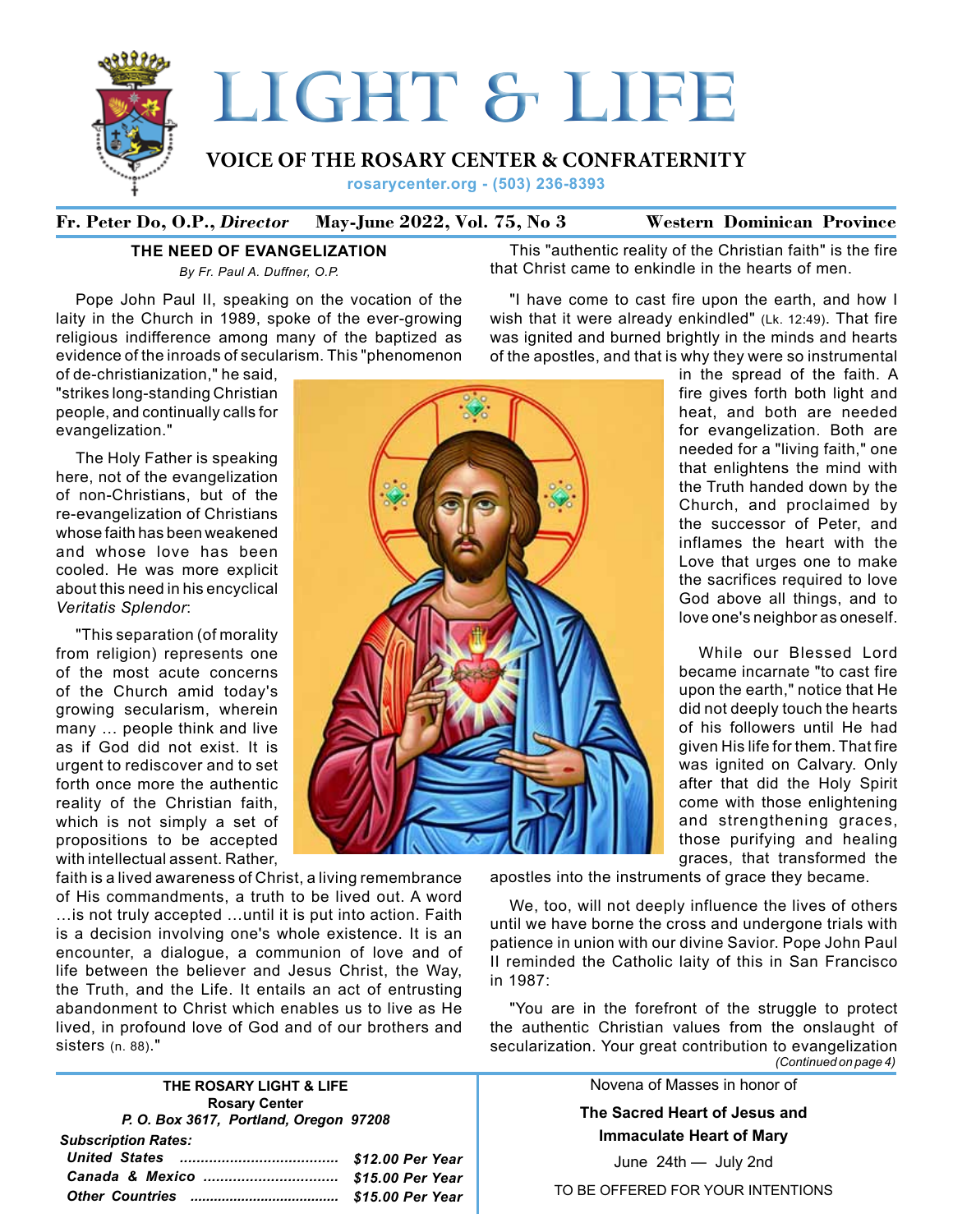# THEOLOGY FOR THE LAITY **Evangelizations: New and Old**

*By Fr. Peter Hannah, O.P.* 

*[Fr. Peter Hannah, OP, was born in Temple, Texas. He became passionate about golf in high school and college, and aspired to be a professional. He entered the Western Dominican Province in 2007 and was ordained to the presbyterate in 2014. He currently serves as an Adjunct Professor at the DSPT teaching Scripture.]*

The term "New Evangelization" has acquired a prominent role in contemporary Catholic discussion. Its genealogy arguably goes back to Paul VI's encyclical *Evangelii Nuntiandi* (1975), which introduced a concept of evangelism beyond the traditional category of converting non-Christian peoples. Pope St. Paul VI realized that the dramatic secularization of modern society also demanded a re-evangelization of Europe and the West. The theme was picked up by John Paul II in his speeches through the 1980s, and became crystallized in the encyclical *Redemptoris Missio* (1990). "Today the Church must…push forward to new frontiers," John Paul wrote, "both in the initial mission *ad gentes* and in the new evangelization of those peoples who have already heard Christ proclaimed." Benedict XVI established a Pontifical Council for Promoting the New Evangelization in 2010. And Pope Francis has continued to employ the term, giving much attention to it in his early apostolic exhortation, *Evangelii Gaudium* (2013).

# **The Challenge of Application**

It is important for Catholics to understand the imperative of evangelism in the Church and the variety of shapes it takes in the present day. But this is not easy. The problem is not with the concept, which is sound. Secularization has left the West with the vestiges of Christian culture: the great but more or less empty cathedrals of Europe; the Judeo-Christian concept of human dignity now thought to entail a wild array of "rights" that hardly meet the standard; sensibilities still shaped by Christian virtues but often wildly misapplied. The West is in a spiritually different situation than a non-Christian or unevangelized area of the world, and thus demand a distinctive evangelistic strategy. The problem is not with the idea but with the broad application of the term and with certain emphases that have become skewed.

The New Evangelization has been taken so far to include these areas and methods: (1) pastoral and parochial ministry; (2) catechetical instruction; (3) charity to the poor; (4) reforming the political order and working for social justice; (5) evangelization of youth; (6) use of new media and

*Please remember the Rosary Center in your will. By arranging a gift to the Rosary Center through your will, you can continue to support our apostolate of serving the Lord and his Mother into the future.*



technologies; (7) as linked with environmental concerns; (8) identifying where contemporary interests overlap with faith commitments as a way of bridge-building; (9) as founded in "dialogue" and relationship rather than mere presentation of the faith. One is tempted to ask: is there any area of the Church's life which the "New Evangelization" does not touch? The short answer is: probably not. By definition, the re-evangelization of our Western secular culture necessarily entails renewal at every level, and employing all the means of modern communication at our disposal.

But there is an incompleteness to this approach that needs to be made explicit: when Christ appears on earth, he comes both as something eminently familiar to us (a human being) and as something unlike anything we can grasp (God). Whatever emphasis the Church places, therefore, on the need to engage "modern man's sensibilities," Catholics must never forget that Jesus's message brings with it things that are radically disproportionate to our human minds, in fact that we have no possibility of understanding apart from divine grace. And that is a good thing. If God is God, we ought to expect that God's way of approaching us will upend, purify and transform our human patterns of thinking and feeling. To see this more clearly, and the implications it has for our method of bearing witness to the Gospel today, it is helpful to turn our attention to two areas: (1) the mind of the Church in relation to the world circa 1960; (2) the pedagogical methods of our Lord and of the most effective evangelist of all time, the Apostle Paul.

# **The Second Vatican Council's Reorientation of the Church's Mission**

In many ways, the impetus to the "New Evangelization" began not with John Paull II or Paul VI, but with the spiritual impulses arising from the Second Vatican Council. Two reference points provide an orientation to the Church's mindset at the time: Pope St. John XXIII's speech to open the Second Vatican Council; and the first lines of one of the Council's most important documents, *Gaudium et Spes*.

Pope John's famous address (readily available online) is a short and very valuable read for any Catholic. It gives one a palpable sense of his love of the Church, combined with his pastoral solicitude for peoples and his desire to see the Church flourish in the modern age. He is confident in the truth of the faith that comes to us from the Apostles—"in its entirety and preciseness, as it still shines forth in the Acts of the Council of Trent and the First Vatican Council." But he wants the Council to raise "the torch of religious truth" as a "loving mother of all, benign, patient, full of mercy and goodness." He is explicit that the task of the Second Vatican Council will not be to formulate new doctrine or clarify subtleties in answer to heretical or questionable theological fads. The Church's teaching is what it is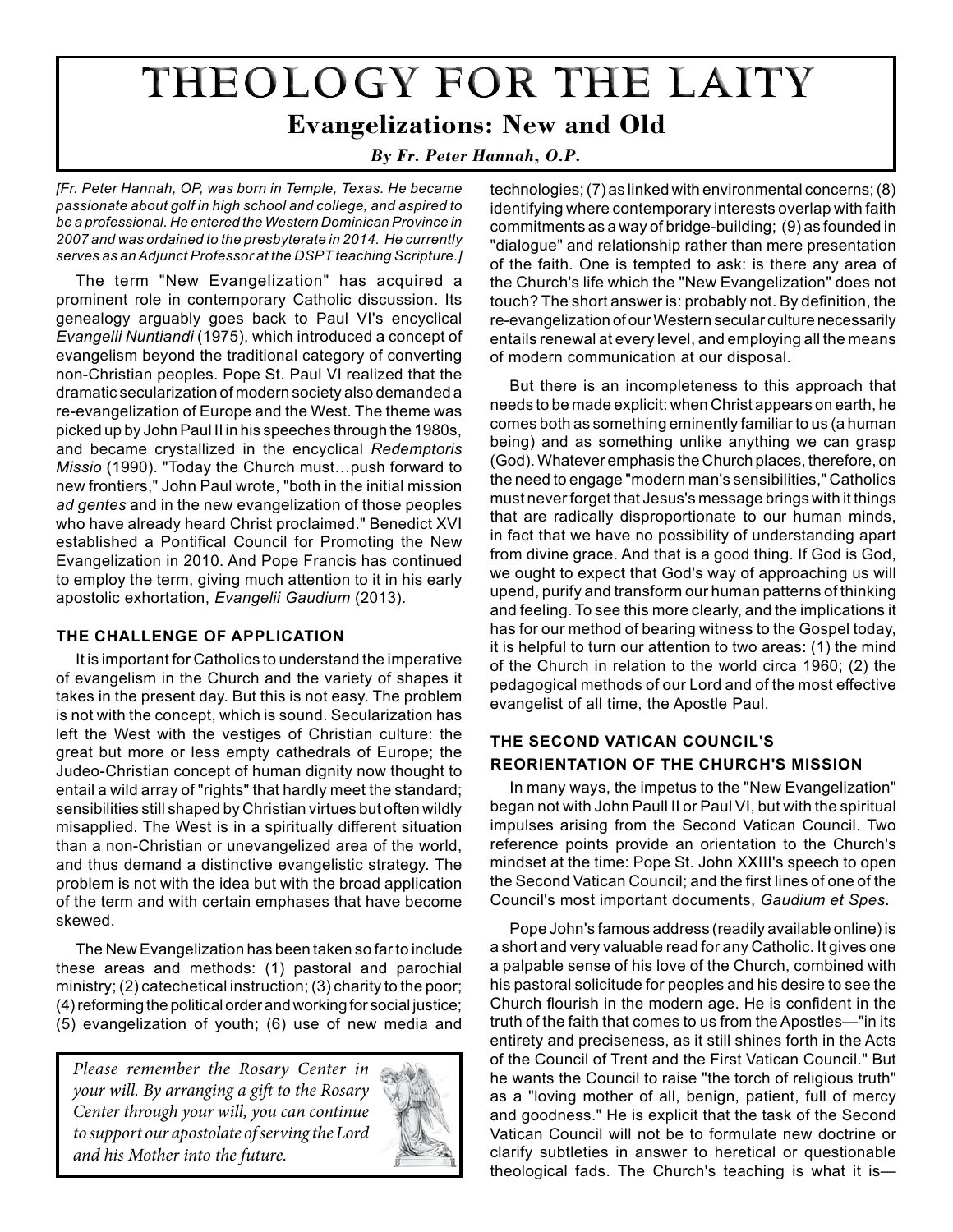subtleties and all—and cannot change. But the ancient faith can be presented in a new way, using the "medicine of mercy" and a "predominantly pastoral" approach.

The Church always has the sacred duty of preserving the apostolic faith whose center is Christ, the only Son of God; but it does so "not to condemn the world, but that the world might be saved through him" (John 3.17). As any pastor or teacher or parent knows, the process of pedagogy for the disciple, student, or child, is one that must artfully combine instruction with persuasion, wisdom with gentleness, clarity with patience. The sentiment behind this pastoral solicitude, this "Christian humanism," becomes concrete in the first lines of *Gaudium et Spes*:

"The joys and the hopes, the griefs and the anxieties of the men of this age, especially those who are poor or in any way afflicted, these are the joys and hopes, the griefs and anxieties of the followers of Christ. Indeed, nothing genuinely human fails to raise an echo in their hearts…That is why this community [i.e. the Church] realizes that it is truly linked with mankind and its history by the deepest of bonds."

The Second Vatican Council's posture to the world thus comes to embody the pastoral vision of Pope St. John XXIII. The members of the Body of Christ share a solidarity with the "joys and hopes, the griefs and anxieties," of all people, regardless of their relation to the one, true Church. The task of evangelization, in other words, must also account for the social context in which evangelization is done—the "joys, hopes, griefs and anxieties" of the current age. Just as a loving parent knows that issuing repeated dictates to a stubborn or disaffected child will not necessarily persuade or convince, the effect of fire and brimstone preaching on many modern people can often alienate them further from the sources of eternal life. As a loving parent needs to be both firm and gentle in strategic proportion, so the Church ought to exercise her teaching authority with steadfast fidelity couched in kindness and charity.

# **Charity and Truth in Jesus**

So far so good. John XXIII's vision at the Second Vatican Council is consonant with the Apostle Paul's eloquent words in 1 Corinthians: "If I speak in the tongues of men and of angels, but have not love, I am a noisy gong or a clanging cymbal" (1 Cor 13.1). But Pope Benedict XVI puts his finger on an error that can emerge from the wrong-headed application of this principle. Truth should be spoken with charity; but charity demands that one is actually speaking truth. Charity, Benedict wrote, is "of fundamental importance in human relations"; but "without truth, charity degenerates into sentimentality…more or less interchangeable with a pool of good feelings, helpful for social cohesion but of little relevance" (*Caritas in Veritate*, #3).

Benedict's warning deserves attention. There can be a temptation, when desiring someone to come over to one's own view—in this case, not one's own view only, but the Catholic faith—to forsake critical aspects of the faith so they become more "amenable" to the person receiving. But then one is actually not persuading the other of the truth but enervating and misrepresenting the truth in order to *Continued on page 4* 

elicit acceptance and encourage "good relations." This was not the vision of John XXIII; nor is it the way of Our Lord. In the Gospels we see Jesus ready to receive anyone who approaches him with a genuine and open disposition. But he does not alter the message itself when his audience is confused or taken aback.

When Jesus speaks maybe the most important truth of all so far as the Church's life goes—his own flesh as the life of the world—those around him are immediately offended. "This is a hard saying; who can listen to it?" (John 6:60). Our Lord's response is not to respond by feeding his followers half-truths that they can accept, "adjusting himself" to their sensibilities, and leaving the full truth out of it. He rather repeats it, fully aware of their difficulty in accepting: "Do you take offense at this?...no one can come to me unless it is granted him by the Father." Then, we are told, "many of his disciples drew back and no longer went about with him" (John 6:66). Jesus is "inclusive" of all who are open to the truth; but also realizes not all will accept it and discover the life he brings.

# **Charity and Truth in paul**

Our duty, too, is to be charitable when we speak the truth and encourage dialogue where we can. But in doing so we should be mindful that not all will find us charitable. This is not only okay, but to be expected. After our Lord, the Apostle Paul knew this perhaps better than anyone. St. Paul's experience on his Second Missionary journey is a case study in effective evangelization. When he goes to Athens, he adopts a more conciliatory approach to his learned audience on the Areopagus. He observes their religious statuary, in particular an altar erected "to an unknown god" (Acts 17:23). He appeals to Athenian sensibilities by arguing that the "unknown god" they "grope after to find" has in fact come among them and been raised from the dead in the person of Jesus (Acts 17:22-34). The response is tepid. "Some men joined him and believed" but "some mocked" and others expressed mere intellectual curiosity—"we will hear you again about this" (17:33-34). Paul then journeys to Corinth where he shifts the strategy.

On his way to Corinth, Paul seems to have reconciled himself to the fact that, however intellectually interested the Greeks were, and however much he appealed to their cultural sensibilities, there is an element of the message of Christ which will inevitably appear ridiculous to the unbelieving world. Better be honest about this up front and trust in God's power to enlighten, he seems to reason, than try to accommodate the message to people's preconceived notions. "When I came among you," Paul writes, "I did not come proclaiming to you the testimony of God in lofty words or wisdom. For I decided to know nothing among you except Jesus Christ and him crucified" (1 Cor 2:1-2). The Crucified Christ becomes the center of his preaching at Corinth, rather than efforts appealing to sophisticated intellectual sensibilities.

St. Paul understood that the Lord does not appear simply to meet and affirm our human ways of thinking, but in many ways to subvert, overcome, and transform